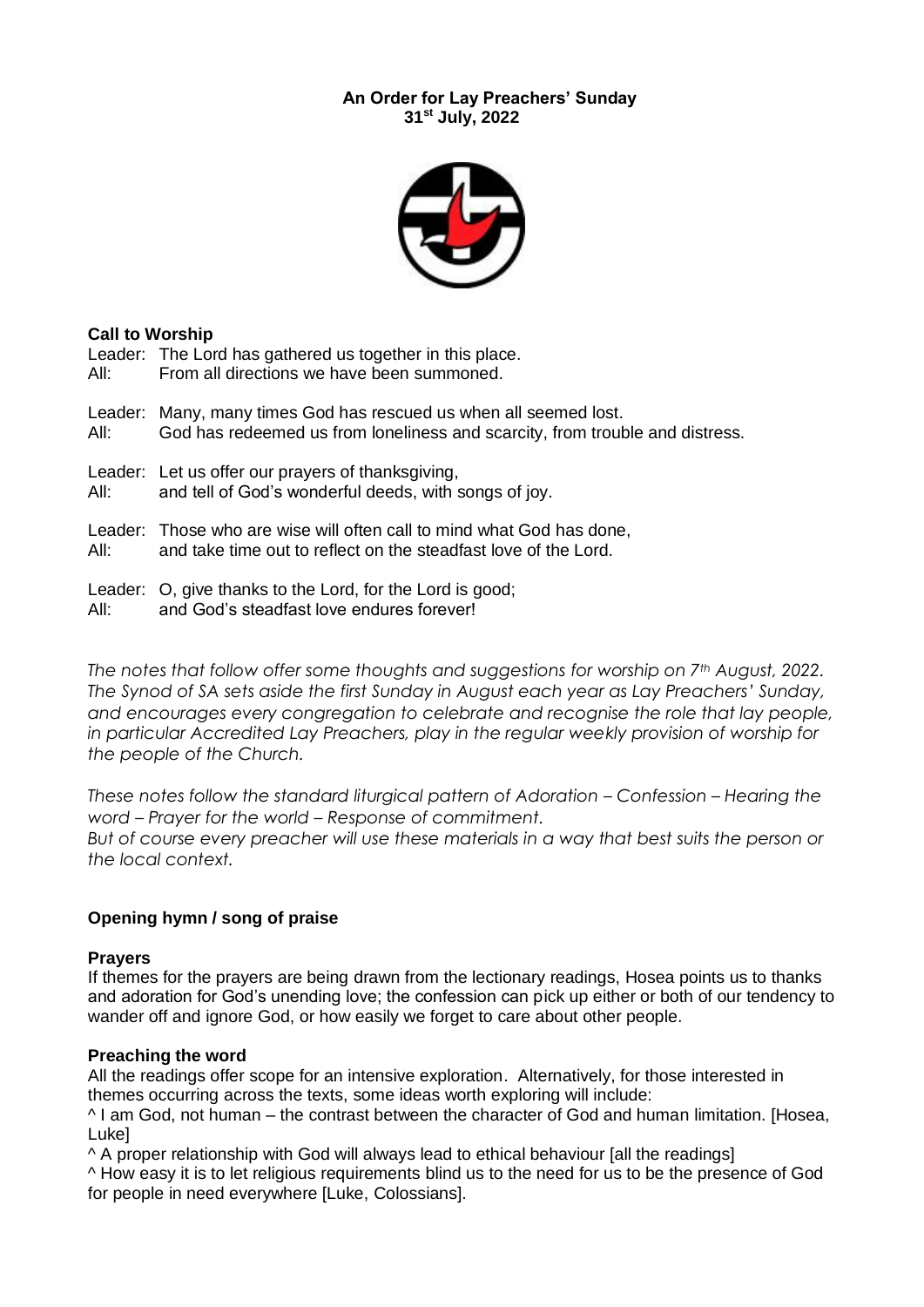## **A celebration of Lay Preachers**

To preach the Gospel, the grace of God in Jesus Christ, is one of the greatest privileges anyone can have – and a pretty significant responsibility as well! In the Uniting Church we recognise that that privilege is extended not just to Pastors and ordained ministers – Ministers of the Word and Deacons – in congregation placement, but to lay people, "ordinary" members of a congregation who respond to a Call from God to bring the Gospel of grace to their people.

The Ministry of Lay Preaching is a Specified Ministry in the Uniting Church, that is, it is of such importance that there are Regulations relating to the training and formal recognition of Lay Preachers. And those who have been through the formation will bear witness to the incredible richness of understanding, and deepening of faith, that accompanies the study involved.

We also recognise that there are many who faithfully lead their people in worship and with preaching each week and who do not have any formal recognition. The church recognises the reality that without the faithful service of these people, there would be many congregations on any given Sunday with nobody to lead their worship.

So in this celebration of Lay Preachers, we thank God for the dedication and the gifts of accredited Lay Preachers, but also all people Lay and Ordained who bring the insights of their life experience to their faith and share that with us each week.

We pray the blessing of God on them all.

*If the sermon has been based on the Colossians reading in particular (but not limited to that reading), the following could be a suitable liturgy for:*

- *an affirmation of the unique gifts of Lay Preachers*
- *a recognition of the gifts of all the other people engaged in various roles in the congregation:*

### There are diverse gifts:

**but it is the same Spirit who gives them.** There are different ways of serving God: **but it is the same Lord who is served.** God works through people in different ways: **but it is the same God whose purpose is achieved through us all.** Each one of us is given a gift by the Spirit:

**and there is no gift without its corresponding service.**

There is one ministry of Christ:

### **and in this ministry we all share.**

Together we are the body of Christ:

**and individually members of it.**

Based on 1 Corinthians 12:4ff and Basis of Union, para 13.

### **Prayers for the world**

Prayers for our world might draw from the readings for the day, or perhaps more specifically the message, and relate to any of:

## *The world*

## *The church*

- Lay Preachers (see notes above)
- People for whom faith is a struggle
- Individual people who may be named [*or not, if confidentiality needs to be preserved*]. The Lord's Prayer may be included here, or at any other point, according to local custom.

**A song** in which we commit ourselves to serve God by serving our world **Blessing**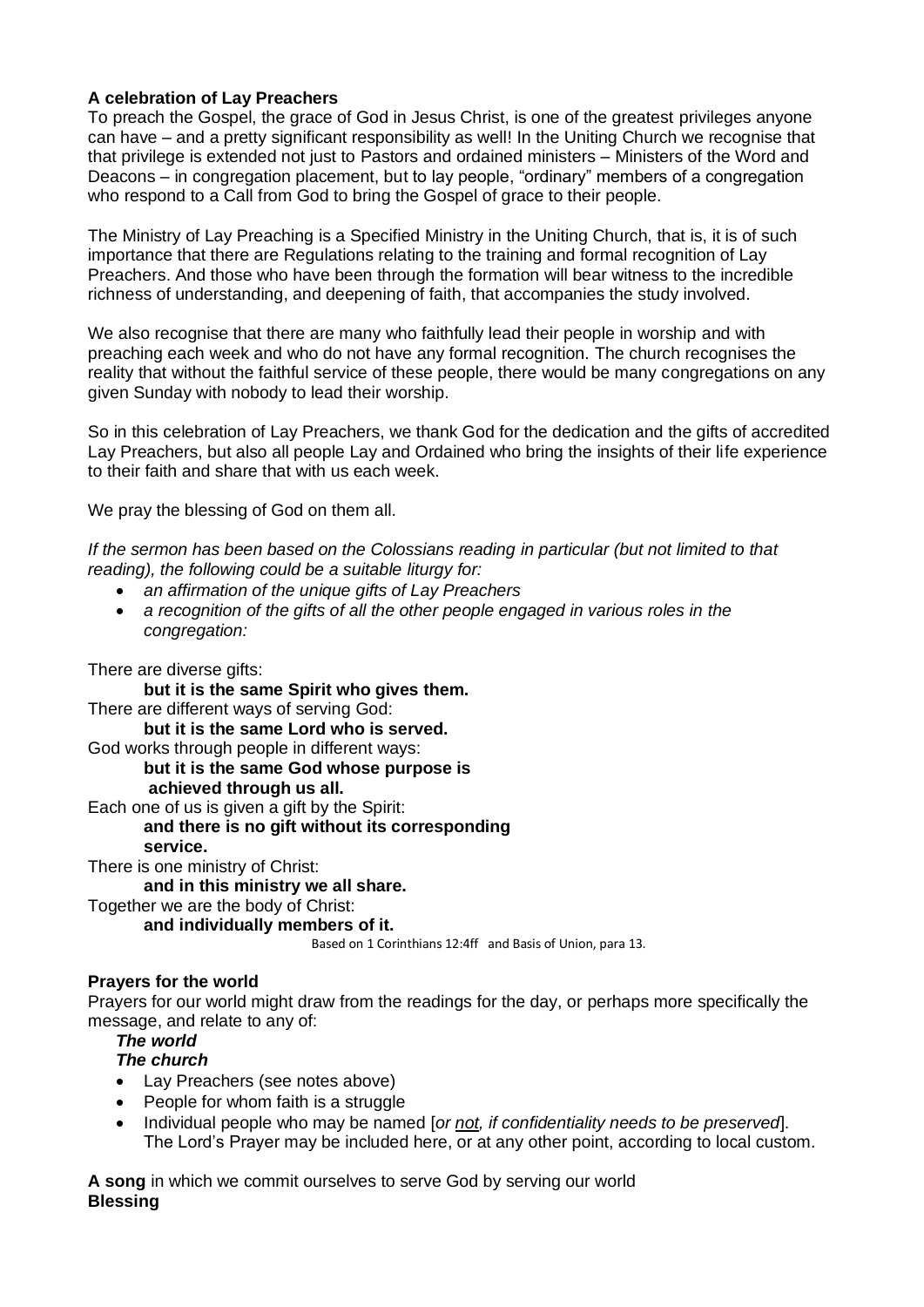#### **Notes to accompany the readings for 31st July**

The readings set in the international Lectionary for this day are: Hosea 11:1-11 Psalm 107:1-9, 43, Colossians 3:1-11 Luke 12:13-21

#### **Hosea**

This passage describes the perplexed parent of a rebellious child – caught between the need to punish and the desire to avoid it. It constitutes the end of the second major division of the book.

There are major *textual issues* with large parts of this passage, in that the original Hebrew text is often uncertain, or when it is plain, it doesn't make a lot of sense.

Verse 2 is translated in NRSV as "… *the more I called them, the more they went away from me*". But the Hebrew is, "… *the more I called them, the more they went from them.*" Who's the "them"? The *Message* translation reads, "When others called, he ran off and left me."

Similarly, for verse 3, NRSV reads "*I took them in my arms*" (a perfectly common-sense translation), but the Hebrew is "*I took them in his arms*."

NRSV footnotes refer to more problems for verses 4, 5, 7, 9.

Notwithstanding those issues, the *structure* of the passage is clear enough:

Verses 1-2 Opening words Israel's past disobedience

- 3-4 God's action past healer
- 5-7 " present destroyer
- 8-9 " forgiver

10-11 Closing words Israel's future obedience.

And how is this progress accomplished? Solely through God's action.

The *meaning* of the text:

Recent interpretations have seen here a message of judgement (Anchor Bible), especially if this passage is paired with chapter 13.

Others (eg World Bible Commentary) have seen a message of salvation, paired with chapter 14:2-9.

Either way, the order of things on God's part is love first, then a call to obey.

A final comment:

"*I am God, not human*" (v9) – at first sight the "obvious" meaning is that God is able to forgive because God is not bound by human propensity and desire for revenge; but there's an alternative: parents sometimes give up on their children – they just can't take it any more; but not God – *I am God, not human: my love never ends, my hope never fails*.

### **Psalm**

Giving thanks for forgiveness – selected verses from the song. The whole work is in two parts:

- Verses 1-32 Thanksgiving
- Verses 33-43 A mix of praise and Wisdom sayings.

Verses 4-9 are a song of thanksgiving for deliverance in the desert; verse 43 is a Wisdom saying. The same motifs appear here as in the Hosea reading: here they are recast as a hymn of praise by the worshipping community.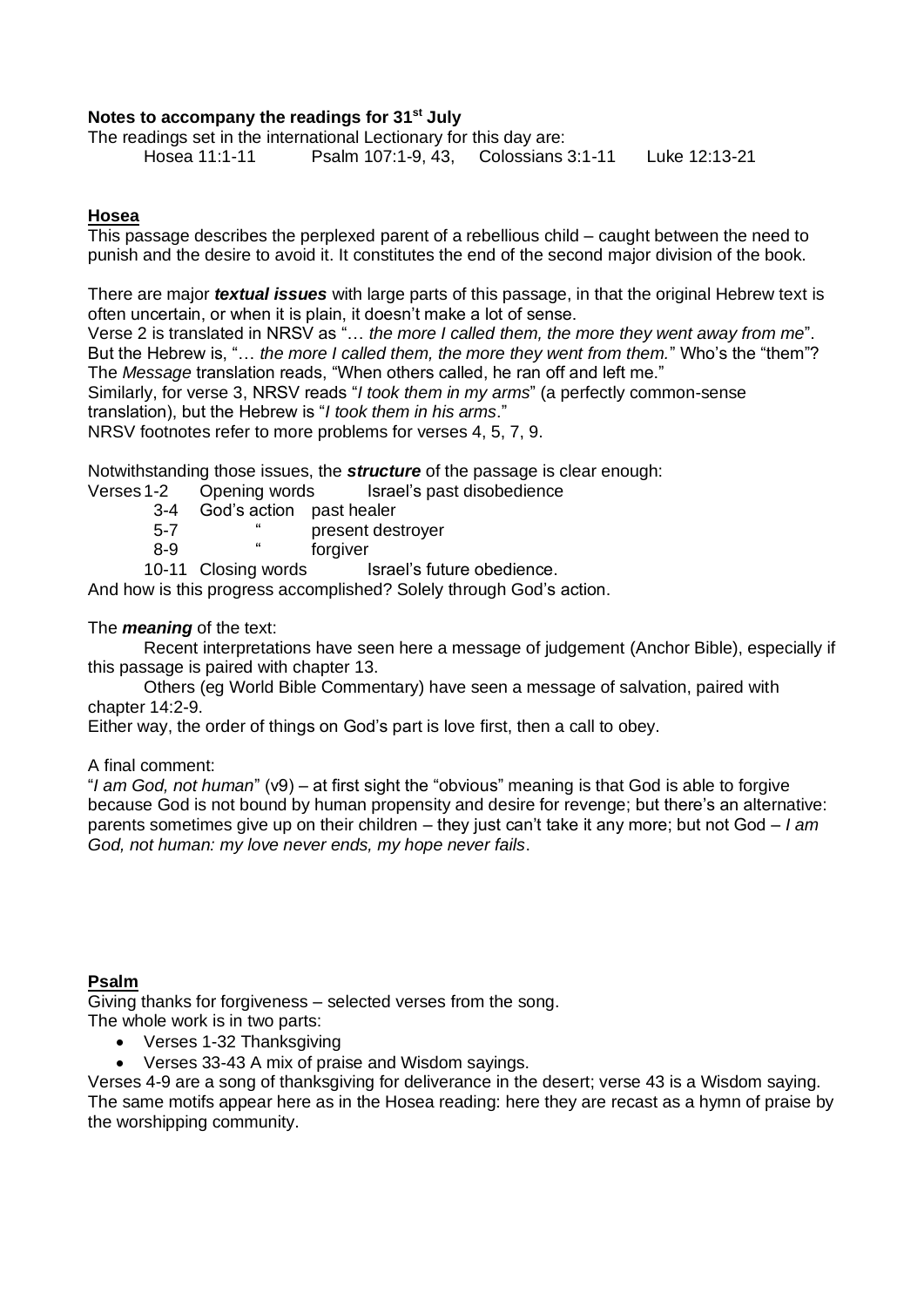# **Colossians**

### *Context*

Chapter 2:16-23 [the previous week's passage] addresses the "philosophy" into which the Colossian people have fallen; this day's passage is most of an exhortation to keep to the truth. It forms two of the last three units of the letter.

### *The text*

*Life hidden with Christ* The Gnostics called their hidden secrets … *apokruphoi* Paul calls the life in God … *apokruptein*

That is, it's hidden from common view,

discernible only through the eye of faith.

### *Structure*

Verses 1-4 talk about "heavenly" things: because these are blessed with participation in Jesus' resurrection and the life it brings.

Verses 5-11 concern unreconstructed human things that the people need to eliminate from their lives.

### *Meaning*

New life is given as a result of God's power: Jesus is raised, lives are changed. But it's not just done to us – we are active participants in seeking these "things from above". But note also:

… new life

… which results from being raised with Christ ..

requires that first we die (to sin).

The instruction is to be "in" the world but not "of" the world, that is, the Christian life does not consist of some escapist retreat from real life but of full engagement with it, while at the same time no longer pre-occupied by the things that (seem to) matter in the secular world. You can't go through baptism without being changed by it.

### *Life application*

The past does not absolutely determine the future – God can act; but we have a part to play in creating a new future – it doesn't just happen around us.

When we are filled with love, we are able to set aside the human desires that can too easily become an idolatry. Barriers between people are destroyed, human graces prevail.

#### **The Gospel** The tyranny of things *Context*

Just before this incident Jesus has been warning against hypocrisy and reminding listeners of God's ultimate authority.

The crowd are amazed by what they hear – but this man sees Jesus only as a means of validating his complaint. Has he not been listening?

# *The text*

^ Verse 20 – *your life is being demanded of you* (NRSV and others) in the Greek original reads *tonight they demand your soul from you.* Who are "they"? "They" are the man's possessions – they have taken control of him.

 $\land$  We note also that the word "I" appears 6 times in the man's story, and "my" 5 times.

# *Structure*

Verses 13-15 contain the warnings Verses 16-21 form the parable Verse 21 talks about the real "substance" of life.